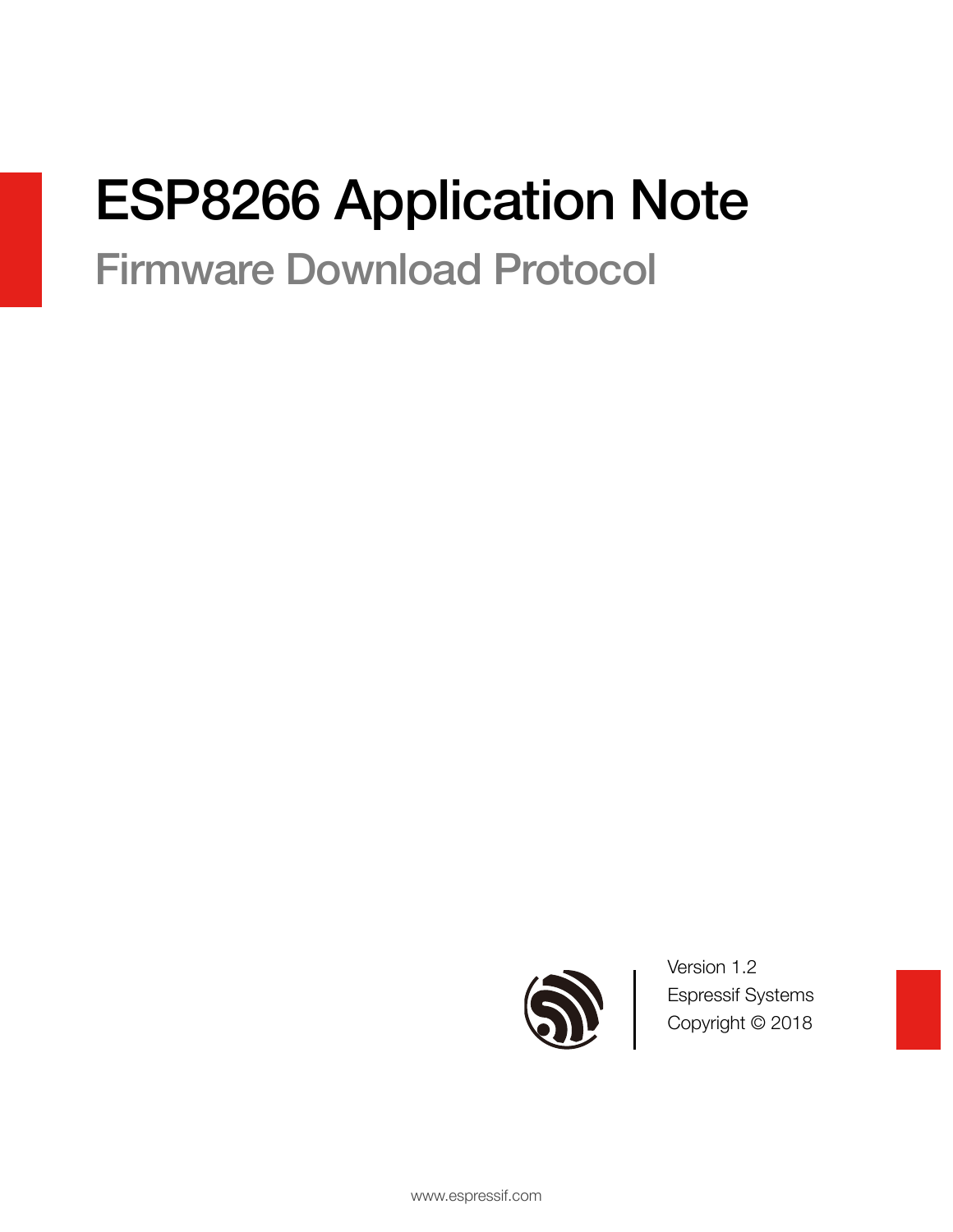# About This Guide

This document introduces a downloading protocol for ESP8266 firmware.

#### Release Notes

| Date    | Version | Release notes                                  |
|---------|---------|------------------------------------------------|
| 2016.05 | V1.0    | Initial release.                               |
| 2017.06 | V1.1    | Added operation codes 09, 0a, 0b in Table 2-2. |
| 2018.11 | V1.2    | Updated Section A.3. References<br>$\bullet$   |
|         |         | Fixed format issues                            |

#### Documentation Change Notification

Espressif provides email notifications to keep customers updated on changes to technical documentation. Please subscribe at *<https://www.espressif.com/en/subscribe>*.

#### **Certification**

Download certificates for Espressif products from *[https://www.espressif.com/en/](https://www.espressif.com/en/certificates) [certificates](https://www.espressif.com/en/certificates)*.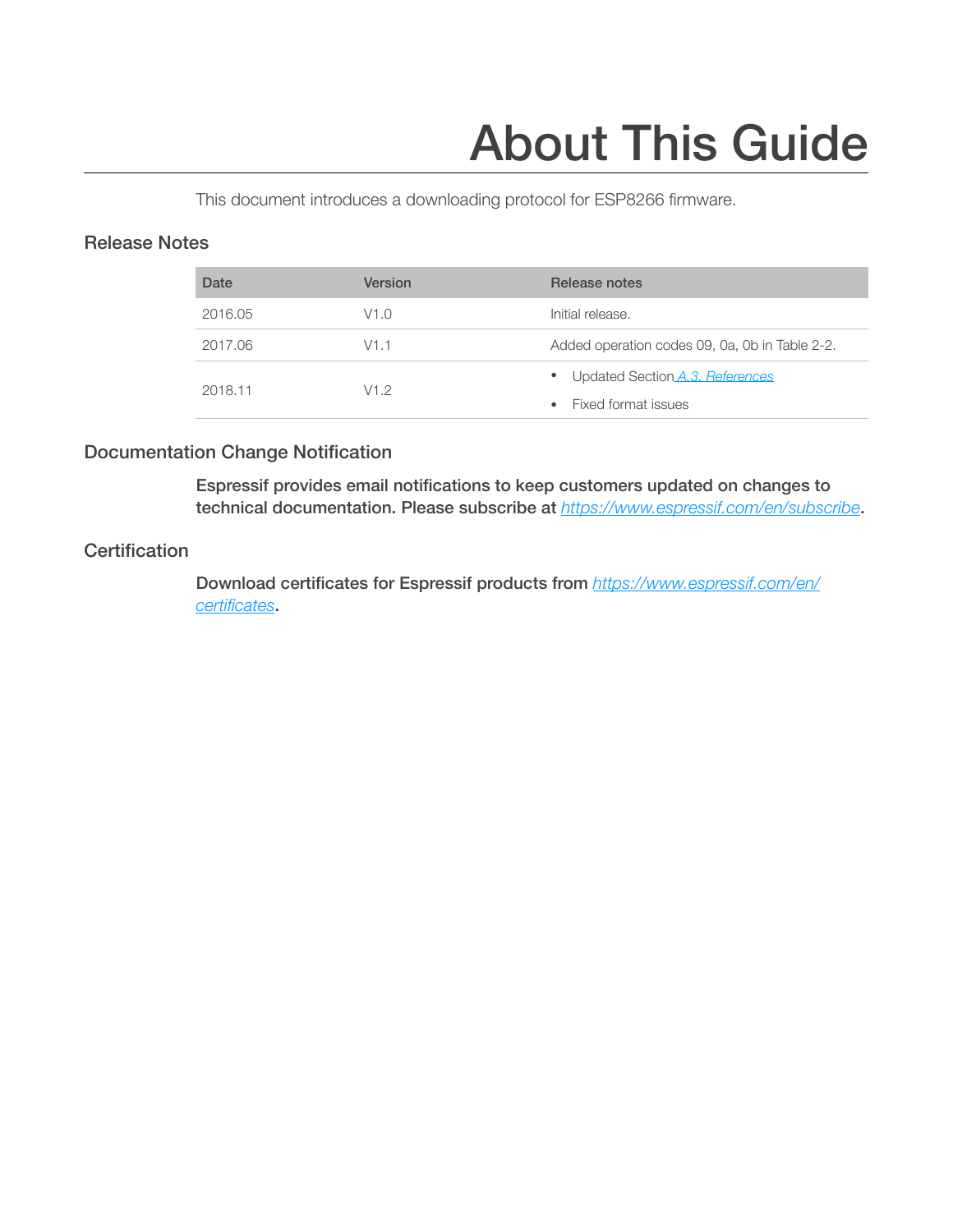# **Table of Contents**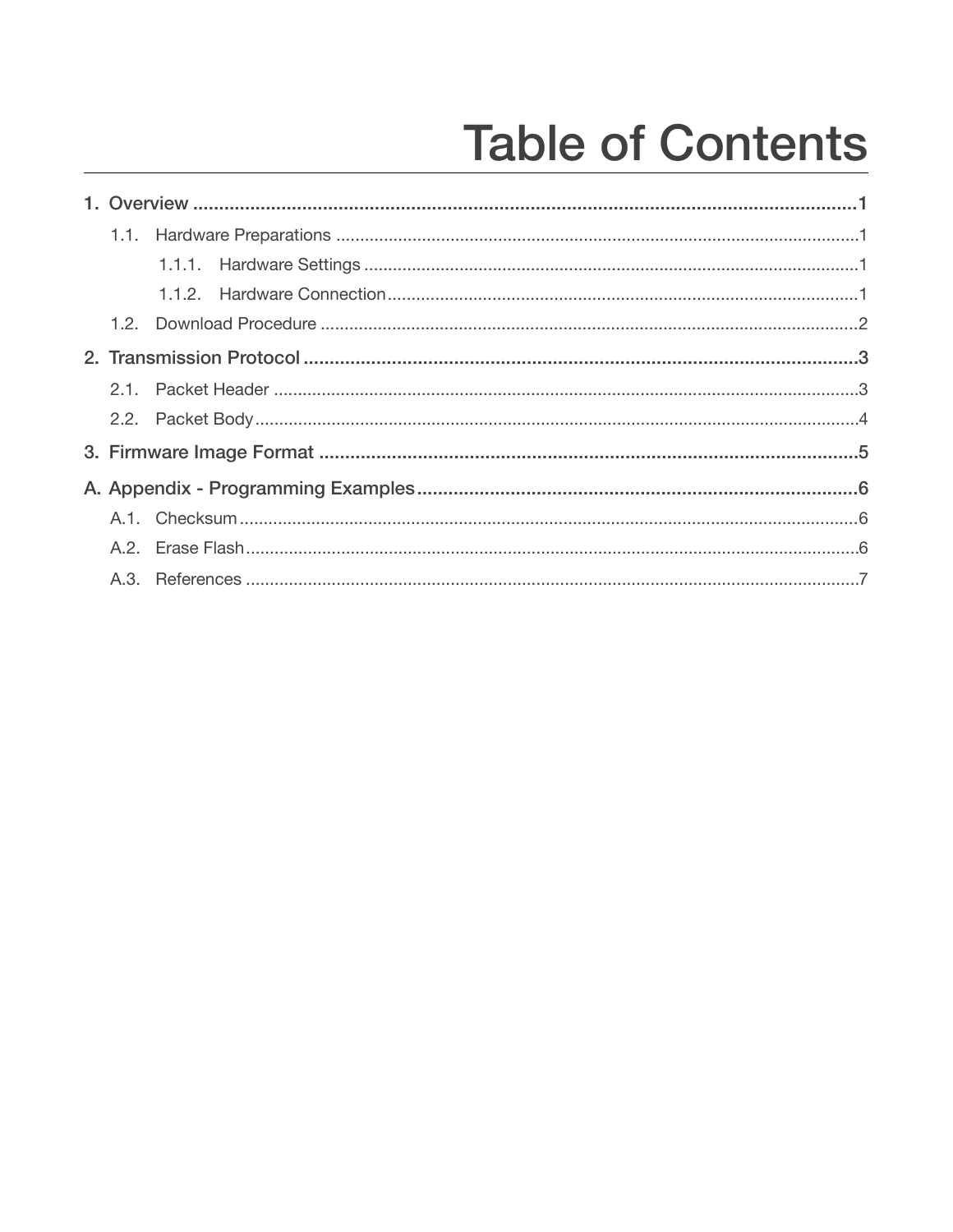

# 1. Overview

# 1.1. Hardware Preparations

<span id="page-3-1"></span>When ESP8266 is in the UART downloading mode, users can download firmware from an external MCU to ESP8266.

#### 1.1.1. Hardware Settings

<span id="page-3-2"></span>The hardware settings are shown in Table 1-1.

<span id="page-3-0"></span>

|  | Table 1-1. Hardware Settings |  |
|--|------------------------------|--|
|  |                              |  |

| Item               | <b>Settings</b>               |
|--------------------|-------------------------------|
| UART download mode | GPIO0 and GPIO15: pulled down |
|                    | GPIO2: pulled high            |
| Baud rate          | Auto-bauds                    |
| Data bit           | 8                             |
| Stop bit           | $\mathbf 1$                   |
| Parity bit         | None                          |
| Flow control       | <b>Disabled</b>               |

#### 1.1.2. Hardware Connection

<span id="page-3-3"></span>The hardware connection is shown in Figure 1-1.

| <b>MCU</b> |                   |                                        | <b>ESP8266</b>             |  |
|------------|-------------------|----------------------------------------|----------------------------|--|
|            |                   |                                        |                            |  |
|            |                   |                                        |                            |  |
|            | Download Protocol | <b>RXD</b><br><b>TXD</b><br><b>GND</b> | Inner Download<br>Protocol |  |

Figure 1-1. Hardware Connection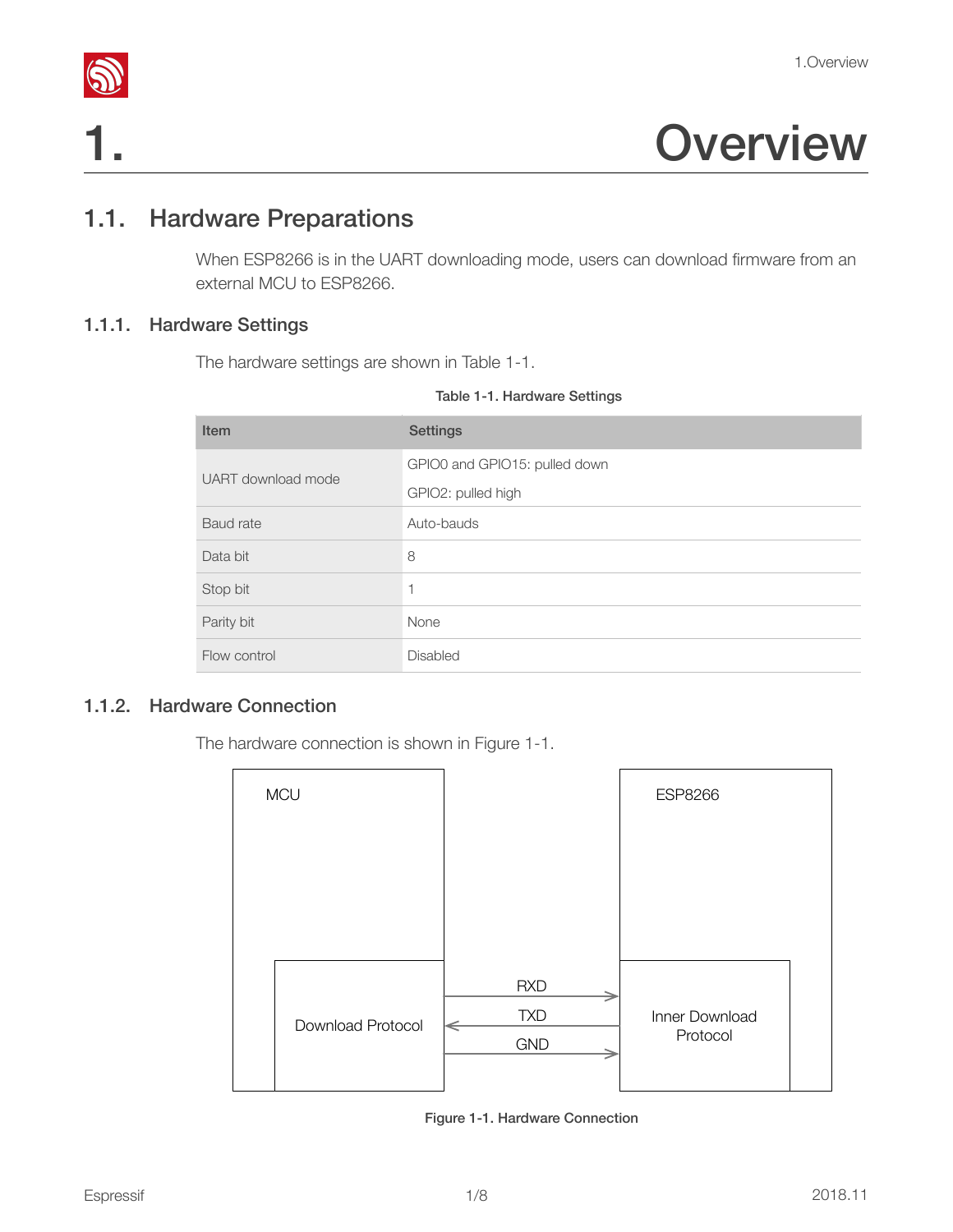

## <span id="page-4-0"></span>1.2. Download Procedure



Figure 1-2. Download Procedure

- Synchronization: transmit sync frame to synchronize the baud rate.
- Erase data: erase the relevant flash sectors, according to the size and address of the firmware that will be downloaded into them.
- Transmit data: encapsulate the firmware into multiple frames and transmit them to ESP8266.
- Transmit finish frame: transmit the download-finish frame to ESP8266.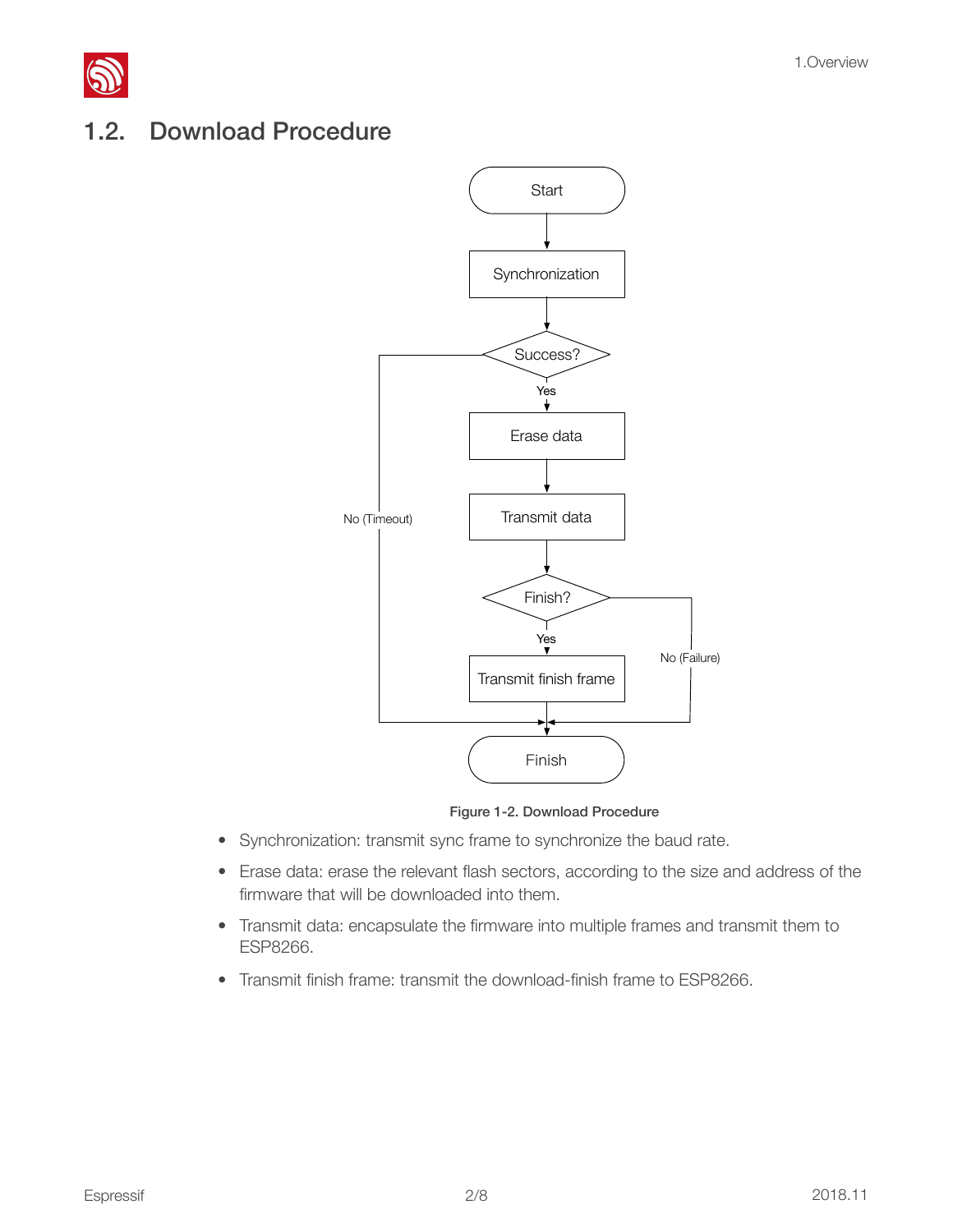



The transmission protocol uses the Serial Line Internet Protocol (*[SLIP](https://en.wikipedia.org/wiki/SLIP)*) framing.

- <span id="page-5-0"></span>• Each packet begins and ends with 0xC0.
- All occurrences of 0xC0 and 0xDB inside the packet are replaced with 0xDB 0xDC and 0xDB 0xDD, respectively.
- Inside the frame, the packet consists of a header and a variable-length body, as shown in Figure 2-1.
- All multi-byte fields are little-endian.



Figure 2-1. Packet Format

## 2.1. Packet Header

<span id="page-5-1"></span>The format of the packet header is shown in Table 2-1.

|  |  | Table 2-1, Packet Header Format |  |
|--|--|---------------------------------|--|

| <b>Byte</b> | Data type         | Request                                                                                                                                                                          | Response                                         |  |  |
|-------------|-------------------|----------------------------------------------------------------------------------------------------------------------------------------------------------------------------------|--------------------------------------------------|--|--|
| $\bigcirc$  | <b>Type</b>       | Always 0x00.                                                                                                                                                                     | Always 0x01.                                     |  |  |
|             | Command           | Operation code. Please refer to Table 2-2 for details.                                                                                                                           |                                                  |  |  |
| $2 - 3$     | Data size         | The size of packet body.<br>Note: The data size is the same as the length of the packet body<br>before 0xC0 and 0xDB are replaced.                                               |                                                  |  |  |
| $4 - 7$     | Checksum/Response | XOR checksum of payload (the firmware data<br>stored after the 16th byte of the packet body).<br>For the checksum algorithm, please refer to<br>Appendix - Programming Examples. | Response data.                                   |  |  |
| 8~n         | <b>Body</b>       | Depends on operation                                                                                                                                                             |                                                  |  |  |
| 8           | <b>Status</b>     |                                                                                                                                                                                  | Status flag, success<br>$(0)$ or failure $(1)$ . |  |  |
| 9           | Error             |                                                                                                                                                                                  | Success (null) or<br>failure (error code).       |  |  |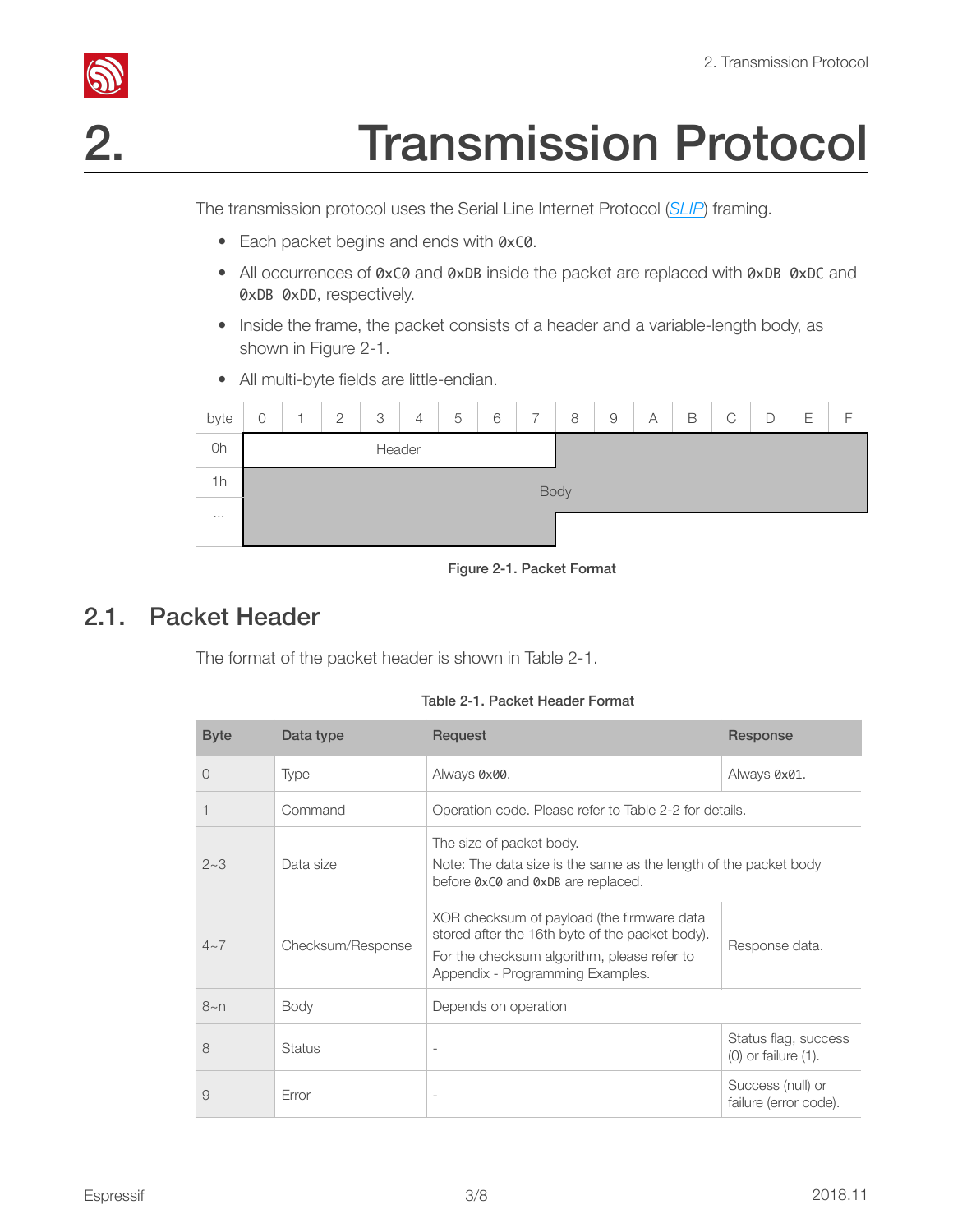

| Codes          | Name                        | <b>Description</b>                                                                                                                                                                                                                                                                                                                                     |
|----------------|-----------------------------|--------------------------------------------------------------------------------------------------------------------------------------------------------------------------------------------------------------------------------------------------------------------------------------------------------------------------------------------------------|
| 02             | <b>Flash Download Start</b> | Erase the data in the flash.<br>Word0: the number of flash sectors being<br>erased. Each sector is 4096 bytes.<br>• Word1: the number of packet(s) being<br>transmitted.<br>Word2: packet size, e.g., 0x400.<br>Word3: offset address.<br>$\bullet$<br>Note: For the sample codes of erasing data, please<br>refer to Appendix - Programming Examples. |
| 03             | File Packet Send            | Transmit data.<br>Word0: the size of data being written (filled with<br>٠<br>$0x400$ ).<br>Word1: the sequence number of each<br>transmitted packet.<br>Word2: 0x0<br>Word3: 0x0                                                                                                                                                                       |
| 04             | Flash Download Stop         | Stop transmitting data.                                                                                                                                                                                                                                                                                                                                |
| 08             | Sync Frame Send             | sync_frame[36] = { $0x07$ , $0x07$ , $0x12$ , $0x20$ ,<br>0x55, 0x55, 0x55, 0x55, 0x55, 0x55, 0x55, 0x55,<br>0x55, 0x55, 0x55, 0x55, 0x55, 0x55, 0x55, 0x55,<br>0x55, 0x55, 0x55, 0x55, 0x55, 0x55, 0x55, 0x55,<br>0x55, 0x55, 0x55, 0x55, 0x55, 0x55, 0x55,<br>$0x55$ };                                                                              |
| 09             | Write register              | Four 32-bit words: address, value, mask and delay (in<br>microseconds).                                                                                                                                                                                                                                                                                |
| 0a             | Read register               | Address as 32-bit word.                                                                                                                                                                                                                                                                                                                                |
| 0 <sub>b</sub> | Configure SPI params        | 24 bytes of unidentified SPI parameters.                                                                                                                                                                                                                                                                                                               |

#### Table 2-2. Operation Code

## 2.2. Packet Body

<span id="page-6-0"></span>The packet body format is shown in Figure 2-2.

| C                          |      | $\cap$ | 3 | 4 | 5 | 6 |  | 8     | 9 | a                 | b | $\mathsf C$ | a | е |  |
|----------------------------|------|--------|---|---|---|---|--|-------|---|-------------------|---|-------------|---|---|--|
| Word1<br>Word <sub>0</sub> |      |        |   |   |   |   |  | Word2 |   | Word <sub>3</sub> |   |             |   |   |  |
|                            | gn   |        |   |   |   |   |  |       |   |                   |   |             |   |   |  |
|                            | Data |        |   |   |   |   |  |       |   |                   |   |             |   |   |  |

#### Figure 2-2. Packet Body Format

The first 16 bytes (Word0  $\sim$  Word3) are the description of the packet body, which is different when executing different commands.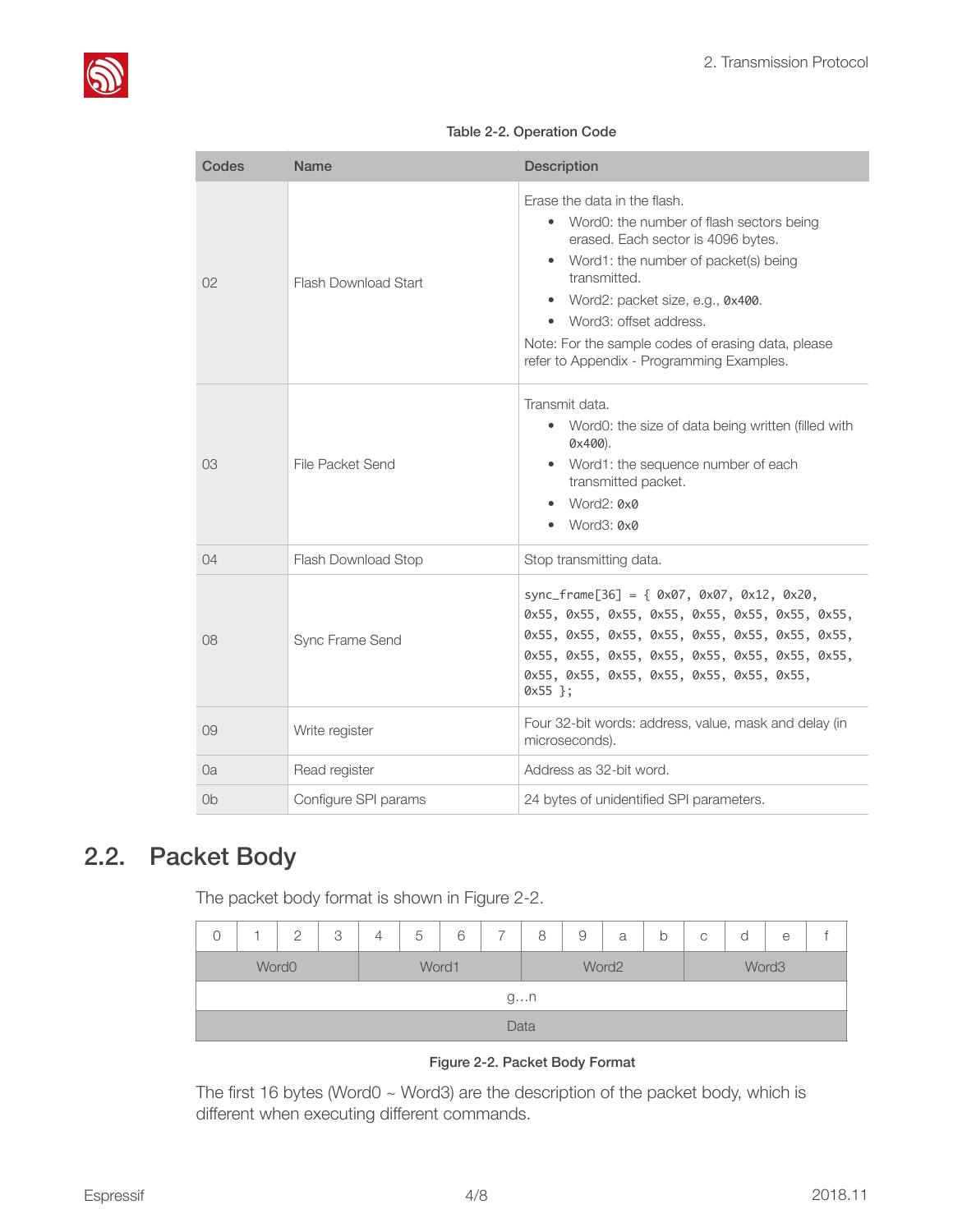

# **S.**<br>3. Firmware Image Format

<span id="page-7-0"></span>The firmware consists of a file header, and a number of data blocks (the size of blocks may be different), as shown in Figure 3-1. Multi-byte fields are little-endian.

| Byte |             | н | $\overline{2}$ | 3 | $\overline{4}$ | 5 | 6 | $\overline{7}$ | 8 | $\overline{9}$ | А | B | C | D | Ε | F |
|------|-------------|---|----------------|---|----------------|---|---|----------------|---|----------------|---|---|---|---|---|---|
| 0h   | File Header |   |                |   |                |   |   |                |   |                |   |   |   |   |   |   |
| 1h   | Data blocks |   |                |   |                |   |   |                |   |                |   |   |   |   |   |   |
| 1.11 |             |   |                |   |                |   |   |                |   |                |   |   |   |   |   |   |

Figure 3-1. Firmware Image Format

The format of the file header is shown in Table 3-1.

| <b>Byte</b>   | Data type            | <b>Description</b>                                                                                                                                                                                                                                                      |
|---------------|----------------------|-------------------------------------------------------------------------------------------------------------------------------------------------------------------------------------------------------------------------------------------------------------------------|
| $\Omega$      | Magic Code           | The value is always 0XE9.                                                                                                                                                                                                                                               |
|               | <b>Block Number</b>  | The number of blocks.                                                                                                                                                                                                                                                   |
| $\mathcal{P}$ | SPI Mode             | The SPI working mode.<br>0x00: QIO mode<br>0x01: QOut mode<br>$Q \times Q$ 2: DIO mode<br>0x03: DOut mode                                                                                                                                                               |
| 3             | SPI Flash Info       | SPI flash size and frequency.<br>High 4 bits: $0 \times 0 = 512$ kB; $0 \times 1 = 256$ kB; $0 \times 2 = 1$ MB; $0 \times 3 = 2$<br>$MB$ ; $0x4 = 4 MB$<br>Low 4 bits: $0 \times 0 = 40$ MHz; $0 \times 1 = 26$ MHz; $0 \times 2 = 20$ MHz; $0 \times F$<br>$= 80$ MHz |
| $4 - 7$       | <b>Entry Address</b> | CPU entry address.                                                                                                                                                                                                                                                      |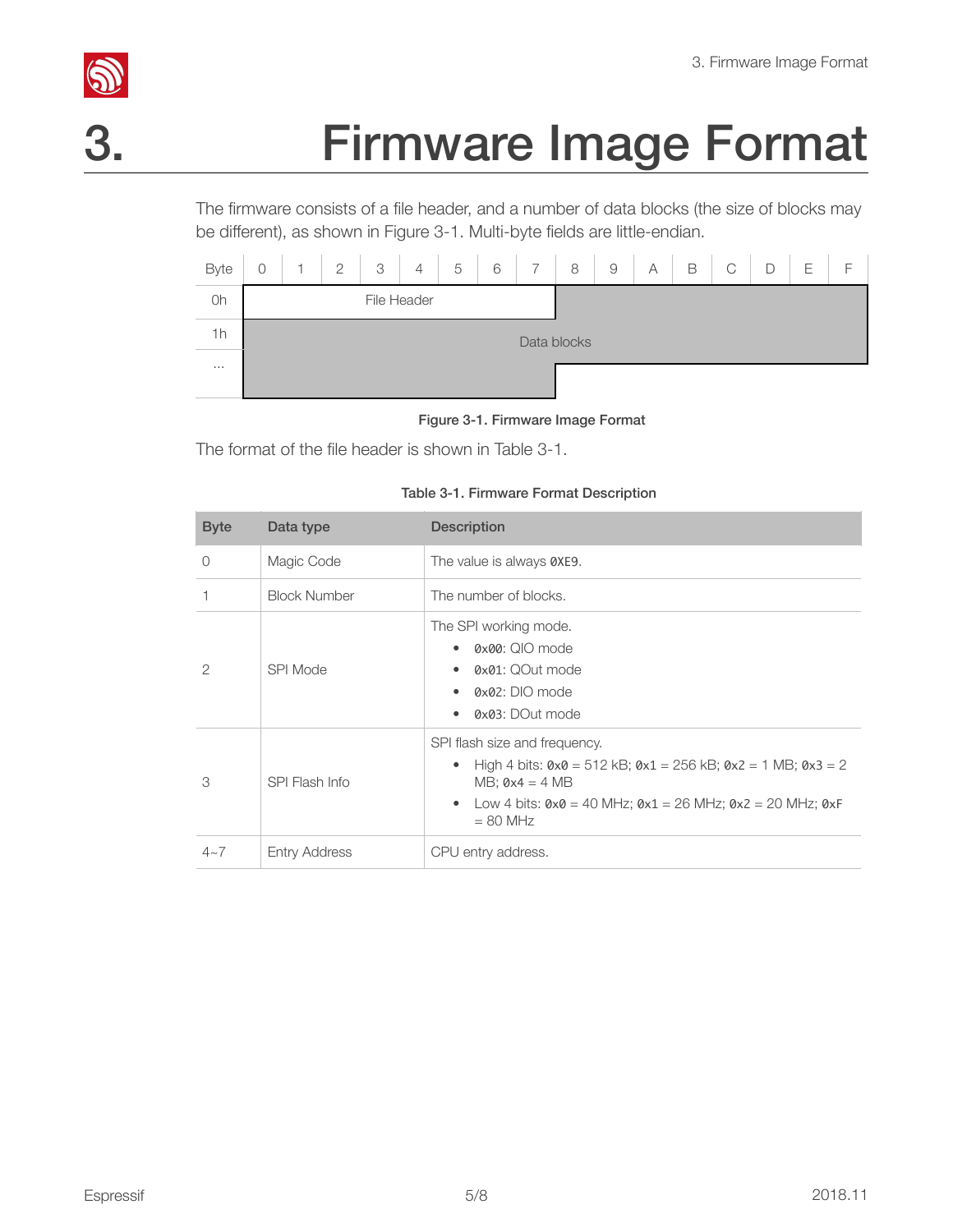



# <span id="page-8-0"></span>Appendix - Programming Examples

## A.1. Checksum

```
uint32_t	espcomm_calc_checksum(unsigned	char	*data,	uint16_t	data_size)

{

    uint16_t cnt;
    uint32_t result;
    result = 0xEF;for(cnt = 0; cnt < data_size; cnt++)				{
        result \wedge= data[cnt];
    				}
    return result;
}
```
## A.2. Erase Flash

```
#define		BLOCKSIZE_FLASH		0x400
#define FLASH_DOWNLOAD_BEGIN 0x02
uint32	flash_packet[];
//uint32_t	size:firmware	real	size,	 	uint32_t	address:	download	offset	address

int erase_flash(uint32_t size, uint32_t address)
{

const int sector_size = 4096;
const int sectors_per_block = 16;
const int first_sector_index = address / sector_size;
const int total_sector_count = ((size % sector_size) == 0) ?
                                 (size / sector_size) : (size / sector_size + 1);const int max_head_sector_count = sectors_per_block - (first_sector_index %)
sectors_per_block);
const int head_sector_count = (max_head_sector_count > total_sector_count) ?
                                 																																total_sector_count	:	max_head_sector_count;
// SPIEraseArea function in the esp8266 ROM has a bug which causes extra area to be erased.
// If the address range to be erased crosses the block boundary,
// then extra head_sector_count sectors are erased.
// If the address range doesn't cross the block boundary,
// then extra total_sector_count sectors are erased.
```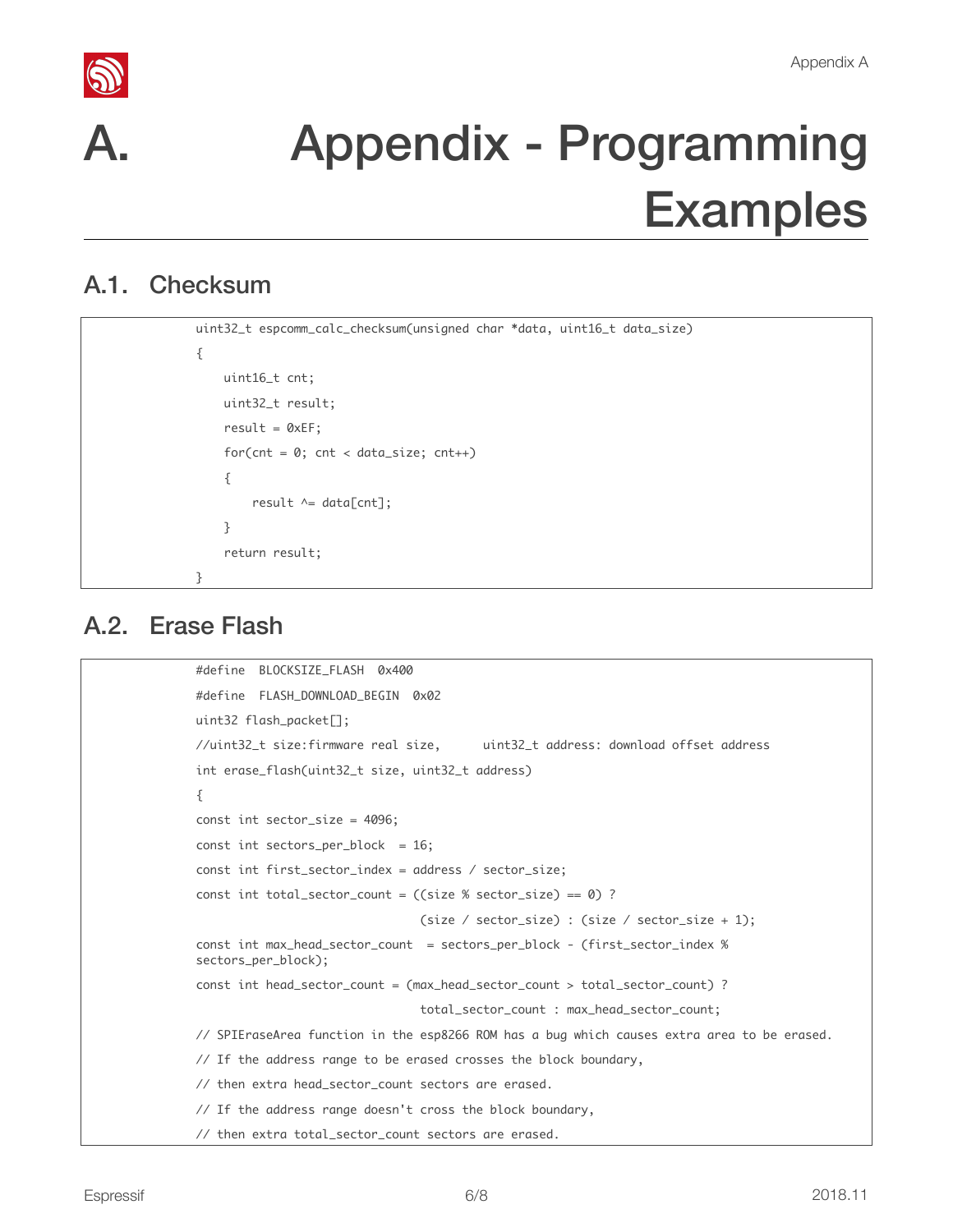

```
const int adjusted_sector_count = (total_sector_count > 2 * head_sector_count) ?
			(total_sector_count	-	head_sector_count):

(total\_sector\_count + 1) / 2;erase_size	=	adjusted_sector_count	*	sector_size;

flash_packet[0]	=	erase_size;

flash_packet[1] = (size + BLOCKSIZE_FLASH - 1) / BLOCKSIZE_FLASH;
flash_packet[2]	=	BLOCKSIZE_FLASH;

flash_packet[3] = address;
espcomm_send_command(FLASH_DOWNLOAD_BEGIN, (unsigned char*) &flash_packet, 16);
}
```
## A.3. References

<span id="page-9-0"></span>espressif/esptool:*<https://github.com/espressif/esptool>*